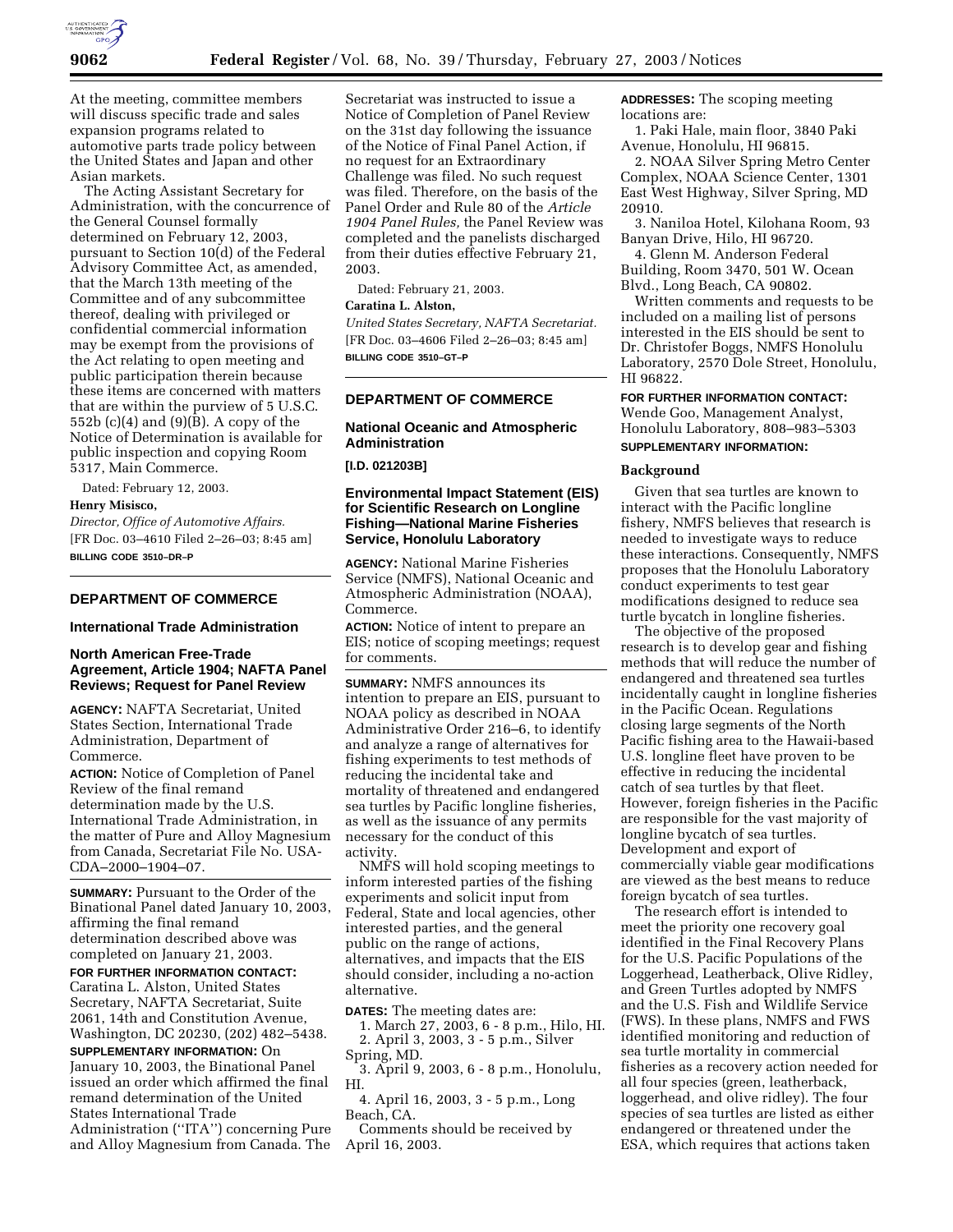by Federal agencies must not jeopardize these species and directs these agencies to take affirmative steps to enhance their prospects for recovery.

In 2001, NMFS proposed to conduct a specific set of experiments for reducing sea turtle bycatch, and applied for a scientific research permit under the ESA in order to proceed. A permit was required because the research involved the take of listed sea turtles. That research proposal/permit application was evaluated in the Final Environmental Assessment on Issuance of Scientific Research Permit No. 1303 to the National Marine Fisheries Service, Honolulu Laboratory, dated January 2002 (Jan. 2002 EA) and in the Endangered Species Act Section 7 Consultation Biological Opinion signed January 25, 2002 (Jan. 25 BiOp). On January 25, 2002, Permit No. 1303 authorizing that research was issued under Section 10 of the ESA.

As a result of litigation challenging the permit, NMFS was ordered by the U.S. District Court of Hawaii to prepare an EIS. The Court determined that Plaintiffs demonstrated a substantial likelihood that the taking of threatened and endangered species during the course of the research may adversely affect these species, a level of effect in this particular case that could be considered significant under the National Environmental Policy Act (NEPA). The Court also noted that an EIS would have a number of benefits, including a more thorough exploration of alternatives, greater opportunity for public involvement, and the preparation of a Record of Decision that clearly lays out the decision and rationale.

NMFS subsequently withdrew Permit No. 1303 on January 8, 2003, to allow consideration of any information obtained or developed during preparation of an EIS, as well as the analysis of that information, in a reconsideration of those experiments.

#### **Scoping for Proposed Action**

Scoping for the EIS commences with publication of this Notice, which is intended to meet the NEPA scoping guidelines at 40 CFR 1501.7 and 1508.22. In addition to holding the scoping meetings announced in this Notice, NMFS is accepting written comments on the range of actions, alternatives, and impacts it should consider in the EIS.

Public involvement in the scoping of issues and alternatives is an important part of the EIS process. The action now under consideration and the subject of this EIS is the conduct of fishing experiments to test methods for reducing sea turtle bycatch by Pacific

longline fisheries, including the issuance of any permits which may be necessary for the conduct of the research activity. A no-action alternative and its environmental consequences will also be considered and evaluated.

The research activities proposed are similar to those previously authorized under Permit No. 1303. Modifications or alternatives could alter the specific gear to be tested, but would not increase the number of sea turtles affected. No alternative will be considered that requires a greater take of sea turtles than the research proposed and evaluated for Permit No. 1303. Some alternatives may reduce the number of gear modifications to be tested or reduce the number of turtles affected.

NMFS anticipates that the conduct of the fishing experiments proposed will require the Office of Protected Resources to make a decision on whether or not a research permit should be issued.

#### **Issues**

As a result of preparation of the Jan. 2002 EA, the Jan. 25 BiOp, and the litigation discussed above, a number of issues associated with the research have been identified. These issues include: (1) number of sea turtle hookings and mortalities expected to result from the research; (2) effects of those hookings and mortality levels on sea turtle populations; (3) the cumulative effect on sea turtle populations resulting from the research and the numbers and species of turtles already affected by ongoing fishing and other activities; (4) how each of the four sea turtle populations would be affected if the research is not conducted; (5) effects of the research on endangered short-tailed albatross and other species of interest; (6) whether the research could meet its goals while being conducted in ways that would reduce impacts to sea turtles; (7) the likelihood that any successful fishing methods detected could successfully be transferred to and adopted by foreign longliners; (8) whether the experiment could be conducted using active vessels in current fisheries so the research would not add to the number of sea turtles already being affected by ongoing fishing activity; (9) what options exist for different experimental designs that would meet the research goals; (10) whether the results of other research conducted in the North Atlantic, Azores, and elsewhere already answer the questions to be addressed by the research; and (11) whether the methods of longline fishing to be tested would likely be commercially viable. NMFS solicits and invites public comment on these as well as other relevant issues.

#### **Additional Information Available**

The Endangered Species Act (ESA) requires a research permit for activities involving directed taking of a species listed as threatened or endangered that may include injury and potential mortality. The fishing experiments could also involve the importation of living, deeply hooked sea turtles for treatment and rehabilitation which would also require an ESA permit. The fishing experiments are anticipated to take place on the high seas as well as within the U.S. Exclusive Economic Zone (EEZ).

The Office of Protected Resources issued a Final Environmental Assessment and Biological Opinion that evaluated the effects of the proposed fishing experiments and four alternatives. These documents (Jan. 2002 EA and Jan. 25 BiOp) provide descriptions and discussions of the initial research proposal and issuance of Permit No. 1303 (now withdrawn). In addition, the FWS issued its Biological Opinion on the Effects on the Shorttailed Albatross of National Marine Fisheries Service Research on Sea Turtles in December 2001, concluding that the estimated level of take resulting from the research would not result in jeopardy to that species nor impact any critical habitat.

Alternatives considered in the Jan. 2002 EA included not issuing a permit and variations in the design of the experiments. The total takes of turtles requested to be authorized over the 3– year life of the research permit was 15 green, 44 leatherback, 233 loggerhead, and 24 olive ridley, and the requested lethal take was 117 turtles (6 green, 15 leatherback, 87 loggerhead, and 9 olive ridley). These were determined to be the number of turtles necessary for the fishing experiments to have sufficient statistical validity (that is, to be able to detect significant differences between gear types and fishing methods in their ability to reduce bycatch of sea turtles).

The Jan. 2002 EA and both Biological Opinions are available from the NMFS Honolulu Laboratory (see ADDRESSES).

The Responsible Program Manager for this EIS is Sam Pooley, Acting Director, Honolulu Laboratory, NMFS.

#### **Special Accommodations**

These meetings are accessible to people with disabilities. Requests for sign language interpretation or other auxiliary aids should be directed to Wende Goo, 808–983–5303 (voice) or 808–983–2901 (fax), at least five days before the scheduled meeting date.

**Authority:** 16 U.S.C. 1531 *et seq.*, 42 U.S.C. 4371 *et seq.*